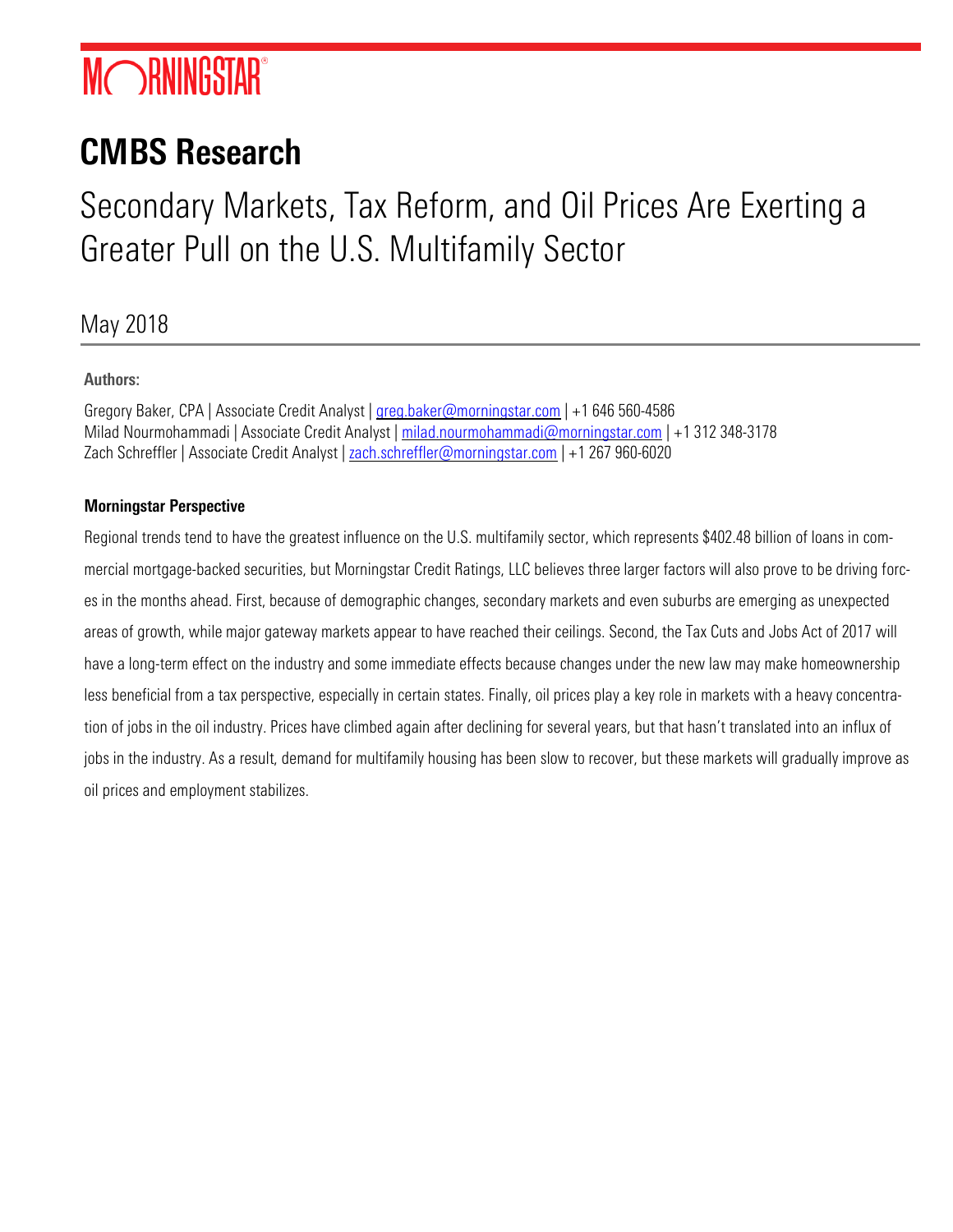| Year  | Agency          | Nonagency       | Total             |
|-------|-----------------|-----------------|-------------------|
| 2006  |                 | 887,438,925     | 887,438,925       |
| 2007  |                 | 42,207,040,237  | 42,207,040,237    |
| 2008  |                 | 62,534,605      | 62,534,605        |
| 2009  | 1,801,136,839   |                 | 1,801,136,839     |
| 2010  | 5,132,473,308   | 53,161,099      | 5,185,634,407     |
| 2011  | 9,126,212,957   | 2,355,927,397   | 11,482,140,354    |
| 2012  | 16,790,257,370  | 5,453,443,331   | 22,243,700,701    |
| 2013  | 24,104,043,109  | 24,527,918,114  | 48,631,961,223    |
| 2014  | 15,291,156,632  | 19,852,062,360  | 35, 143, 218, 992 |
| 2015  | 31,100,839,077  | 20,280,974,535  | 51,381,813,612    |
| 2016  | 37,964,911,426  | 41,050,656,430  | 79,015,567,856    |
| 2017  | 56,839,795,500  | 13,844,760,863  | 70,684,556,363    |
| 2018  | 28,701,631,431  | 5,049,018,116   | 33,750,649,547    |
| Total | 226,852,457,649 | 175,624,936,012 | 402,477,393,661   |

# Exhibit 1 - Multifamily CMBS Exposure by Vintage as of May 2018 (\$)

Source: Morningstar Credit Ratings, LLC

### Economic Context

Apartment demand rose to its highest level in 25 years in 2017, in line with the overall growth of the U.S. economy, according to Trepp, LLC. Apartment loans have been the best performers in the CMBS sector, as the multifamily delinquency rate (as a percent of property type) registered only 0.36% in March 2018, while representing nearly 50% of the CMBS universe. The real economy--the segments that produce nonfinancial goods and services--appears to be on firm footing so far in 2018, with strong consumer spending, higher private investment, and tax reform that will likely continue to drive growth. In addition, the unemployment rate reached an 18-year low of 3.9%, according to the Bureau of Labor Statistics, and it will likely keep dropping, which is likely to lead to a rise in wages. Further wage growth would benefit both renters and landlords by improving affordability, despite landlords seeing rent growth slow. In addition, the Federal Reserve expects to raise rates several times in 2018, which will discourage some would-be homebuyers and push them into the rental market.

Absorption in the apartment market remained robust through fourth-quarter 2017, but supply still outpaced demand slightly, per CBRE Econometric Advisors. As a result, the vacancy rate across all markets rose about 10 basis points to 4.9% as of year-end 2017. Supply growth from 2016 to 2017 reached 1.8%, exceeding CBRE EA's long-run average of 1.1%. This trend is weighing on rent growth and will likely continue through the first half of 2018. However, rent growth will hold up well in larger, nongateway cities. Demand in first-

<sup>©2018</sup> Morningstar Credit Ratings, LLC. All Rights Reserved. Morningstar Credit Ratings, LLC is a wholly owned subsidiary of Morningstar, Inc. and is registered with the U.S. Securities and Exchange Commission as a nationally recognized statistical rating organization (NRSRO). Morningstar and the Morningstar logo are either trademarks or service marks of Morningstar, Inc.

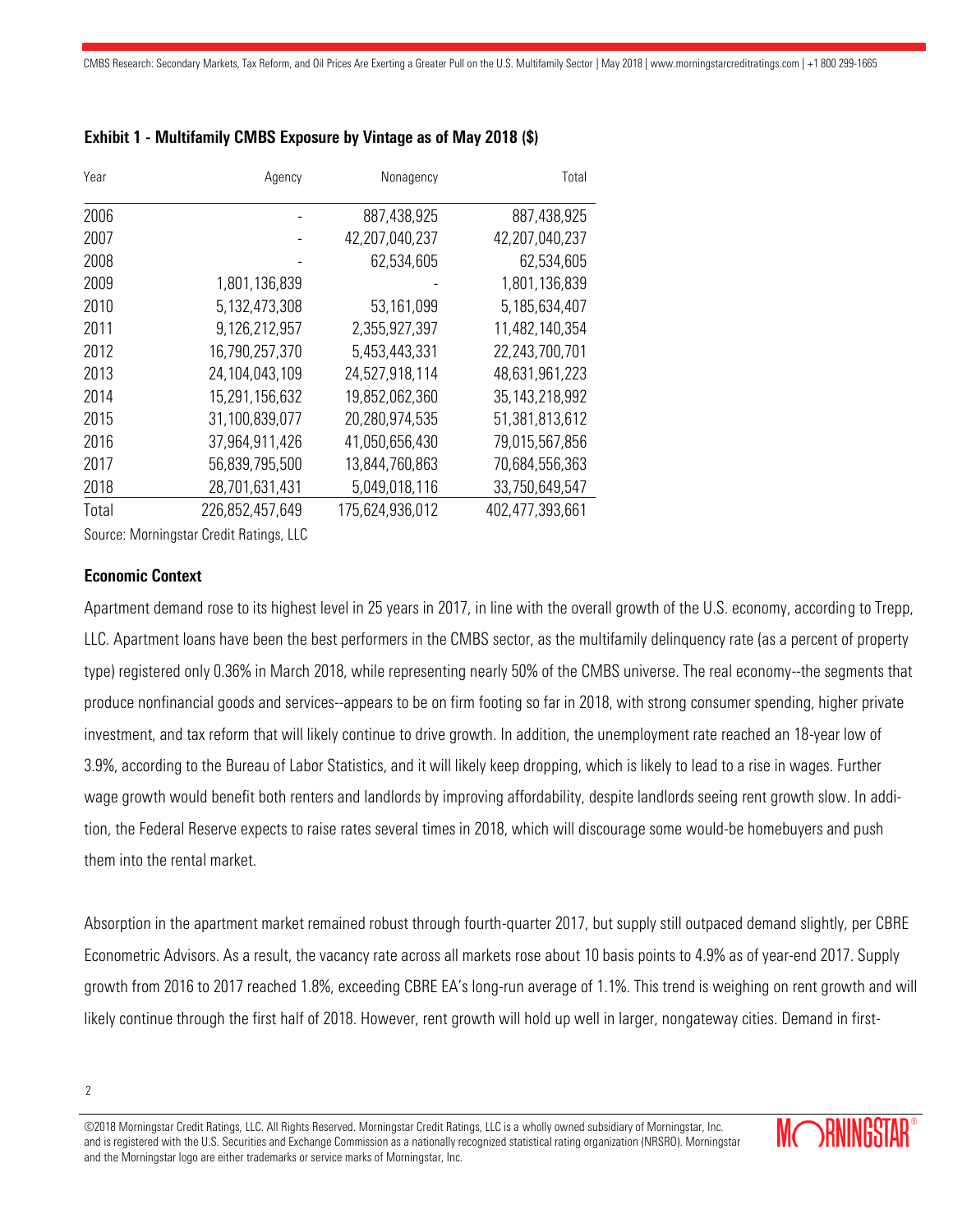quarter 2018 was strongest in secondary markets, such as Austin, Texas; Nashville, Tennessee; Orlando, Florida; Denver; and Pittsburgh--markets that are generally more affordable for renters.

#### Secondary Market Mojo

As housing construction continues to slow in 2018 because of more conservative bank lending and a rise in building costs, smaller secondary markets and suburbs are beginning to show more promise than primary gateway cities, such as Los Angeles, New York, and Boston. Renting is generally more affordable in these secondary cities, and demand has been strong overall. Orlando, Denver, and Austin had net absorption rates of greater than 3% for 2017, per CBRE EA. In fact, of the past year's top 20 absorption markets, Houston was the only one that was also within the top 10 by inventory size. In the case of many of these midsize markets, growth in higherskilled industries, especially within the technology sector, has been a primary demand driver. The Praxis Strategy Group analyzed employment growth at companies in high-tech industries and changes in the number of workers in science, technology, engineering, and mathematics jobs from 2006 to 2016. According to its study, the San Francisco Bay Area experienced the highest growth in STEM jobs during that period, but secondary markets dominated the top-15 list, including Charlotte, North Carolina; Salt Lake City; Denver; and Austin. Over the next couple of years, we expect demand to continue to rise in these markets and outpace that of gateway cities.

While we expect rent growth in most of the major markets in the near term, secondary and tertiary markets will likely experience stronger rent growth because higher demand in those regions will be coupled with lower supply growth in the long term. Most of the largest 20 markets experienced rent growth in 2017, per CBRE EA. Phoenix topped the list with year-over-year growth of 3.6%, while New York rents declined 4.7%. In addition, CBRE EA includes only three of the 20 largest markets on its list of 20 markets that will see the biggest rent increases, meaning most of the forecast growth will occur outside the major markets. Coastal areas will also do well, with cities in California and Florida making up half the list.

Managing the balance of supply and demand will be the key to success for certain secondary markets. Vacancy rates increase in markets with abundant supply growth and in markets where economic factors have slowed demand growth. San Antonio and Nashville are examples of the former, with annual supply growth over the past year of 4.7% and 4.1%, respectively, according to CBRE EA. These two cities were among the top 10 markets with vacancy growth over 2017 (1.2% for San Antonio and 0.8% for Nashville). St. Louis and Cleveland are examples of markets where economic factors have taken a toll on multifamily demand and pushed vacancy higher. St. Louis has been affected by an aging and declining population as well as the downturn in manufacturing, according to CoStar Group, Inc. It is also consistently ranked among the most violent U.S. cities, based on crime rates. Similar issues exist in Cleveland, a city where the number of residents living under the poverty line continues to grow.

<sup>©2018</sup> Morningstar Credit Ratings, LLC. All Rights Reserved. Morningstar Credit Ratings, LLC is a wholly owned subsidiary of Morningstar, Inc. and is registered with the U.S. Securities and Exchange Commission as a nationally recognized statistical rating organization (NRSRO). Morningstar and the Morningstar logo are either trademarks or service marks of Morningstar, Inc.



<sup>3</sup>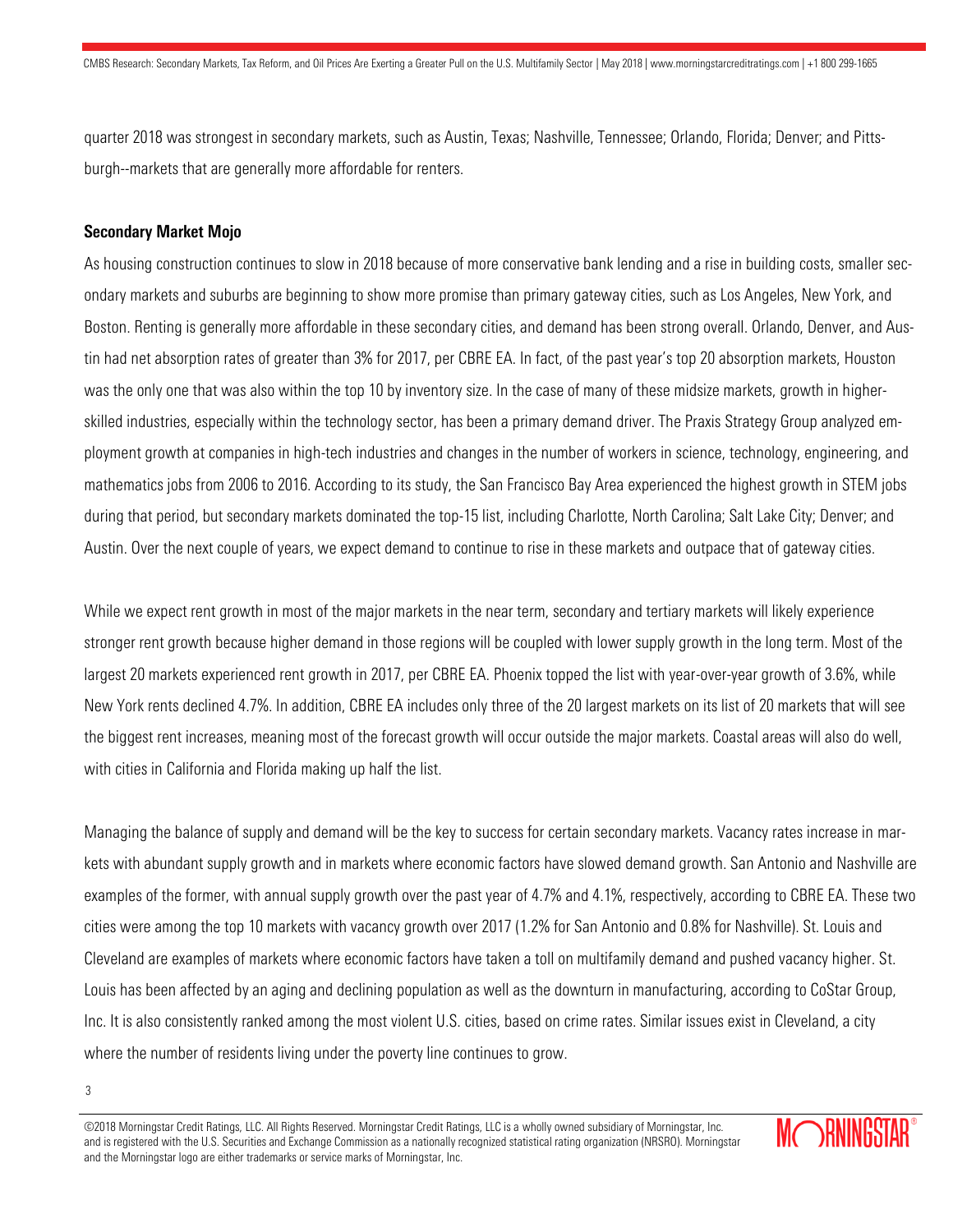#### Suburban Revival

Beyond major market cities, suburbs are poised for greater returns, as the increased supply in the urban core during the past several years has led to declining rent among multifamily housing. According to CBRE EA, during the past two years, rent growth in the suburbs has averaged 3.4% nationally, while urban rents have grown at just 0.6%. On the capital front, Jones Lang LaSalle Inc. reported that garden-style assets (typically found in the suburbs) represented 65.9% of all multifamily acquisitions in 2017, the highest rate during the past 10 years, whereas high-rise acquisitions fell by 41.5%.

Migration patterns across the country suggest that individuals are increasingly preferring to settle in the suburbs. The U.S. Census Bureau's most recent annual county and metropolitan area estimates, for the period between July 2016 and July 2017, support this somewhat recent suburbanization trend. Using the census data, William H. Frey of the Brookings Institution classified counties associated with urban cores and suburban counties within large metropolitan areas. The results show a rise in both outer exurban areas and emerging suburban counties. Since 2012, which Frey refers to as the peak year of the "back to the city" movement, the growth of urban cores has halved, whereas exurban growth has quadrupled.

While these changes have been associated with an improving economy and housing market since the Great Recession, leading more individuals to buy rather than rent, we cannot discount other factors. The rental boom that occurred in the early 2010s was a result of young, single millennials who not only looked to rent rather than own, but also wanted to live in urban cores filled with job opportunities and lifestyle amenities. As these same millennials now start to settle down and raise families, their preferences are changing. Because major cities have a high cost of living and typically less living space, the benefits of urban districts may not be enough to offset the costs. Even if this aging demographic still chooses to rent, possibly spurred by the new tax reforms, sprawling new suburban developments may lure them away from cities.

However, not all suburbs are created equal, and those counties that can ease the transition for city dwellers will likely achieve the greatest success. To attract this new cycle of residents, developers will need to deliver products that offer the best of both suburban and city life. And suburban communities with similar characteristics to downtown areas--such as transit access, concentrated employment, and retail amenities--will be in the best position.

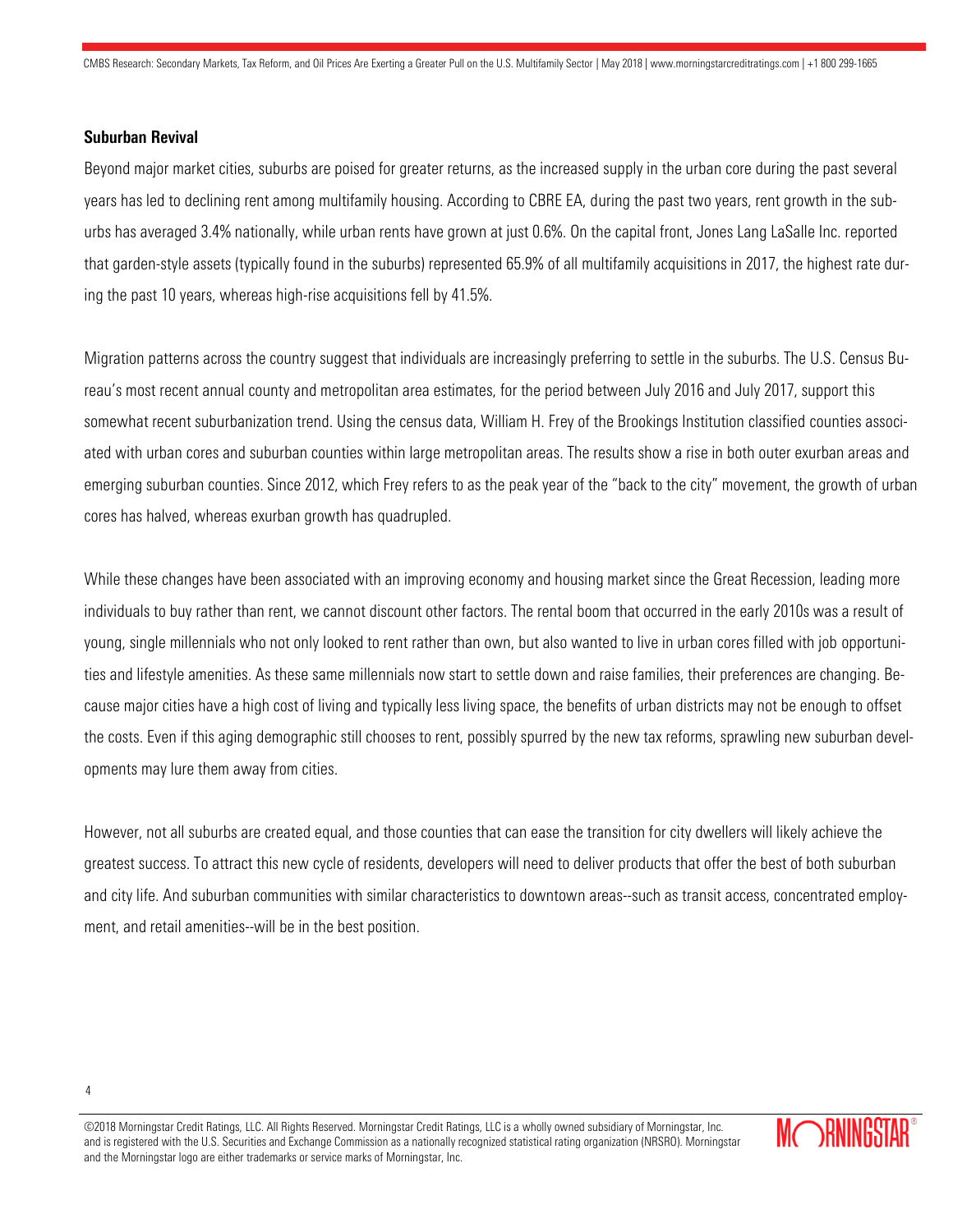#### Taxing Changes

The Tax Cuts and Jobs Act of 2017 is very likely to influence multifamily properties in and beyond 2018. While the true effect will not be known conclusively for some time, three major changes will likely affect the multifamily market through its correlation with homeownership. Because of the nature of the multifamily market, each change will influence the housing markets in varying ways.

#### Higher Standard Deductions

The increase in the standard deduction (to \$24,000 from \$12,700 for joint filers and to \$12,000 from \$6,350 for single filers) will lead more taxpayers to take this deduction instead of itemizing their returns. The most common itemized deductions are state and local taxes, medical expenses, charitable contributions, and interest on mortgage payments. Most homeowners with mortgages itemize their deductions, especially those who own homes in expensive real estate markets, but the increase in the standard deduction will lessen the incentive to bear the expenses associated with itemized deductible items, which in turn will limit the tax benefits of homeownership for many people.

#### State and Local Tax Deduction Limitations

This is widely considered one of the most controversial aspects of the new law. Previously, all state and local taxes served as an itemized deduction of income on a tax return. Under the new law, taxpayers can deduct only up to \$10,000. As seen in Exhibit 2 below, this change will have a greater effect on states with high tax burdens, most notably New York and Connecticut. Based on analysis from the Pew Charitable Trusts, the average state and local deduction that was claimed in 2015, by taxpayers electing to itemize their deductions, was greater than \$22,000 for New York taxpayers, more than double the allowable limit under the new law. In fact, 19 states and the District of Columbia had average claims greater than \$10,000 in 2015. The top- and bottom-10 states by average claim size of state and local taxes in 2015 are as follows:

<sup>©2018</sup> Morningstar Credit Ratings, LLC. All Rights Reserved. Morningstar Credit Ratings, LLC is a wholly owned subsidiary of Morningstar, Inc. and is registered with the U.S. Securities and Exchange Commission as a nationally recognized statistical rating organization (NRSRO). Morningstar and the Morningstar logo are either trademarks or service marks of Morningstar, Inc.

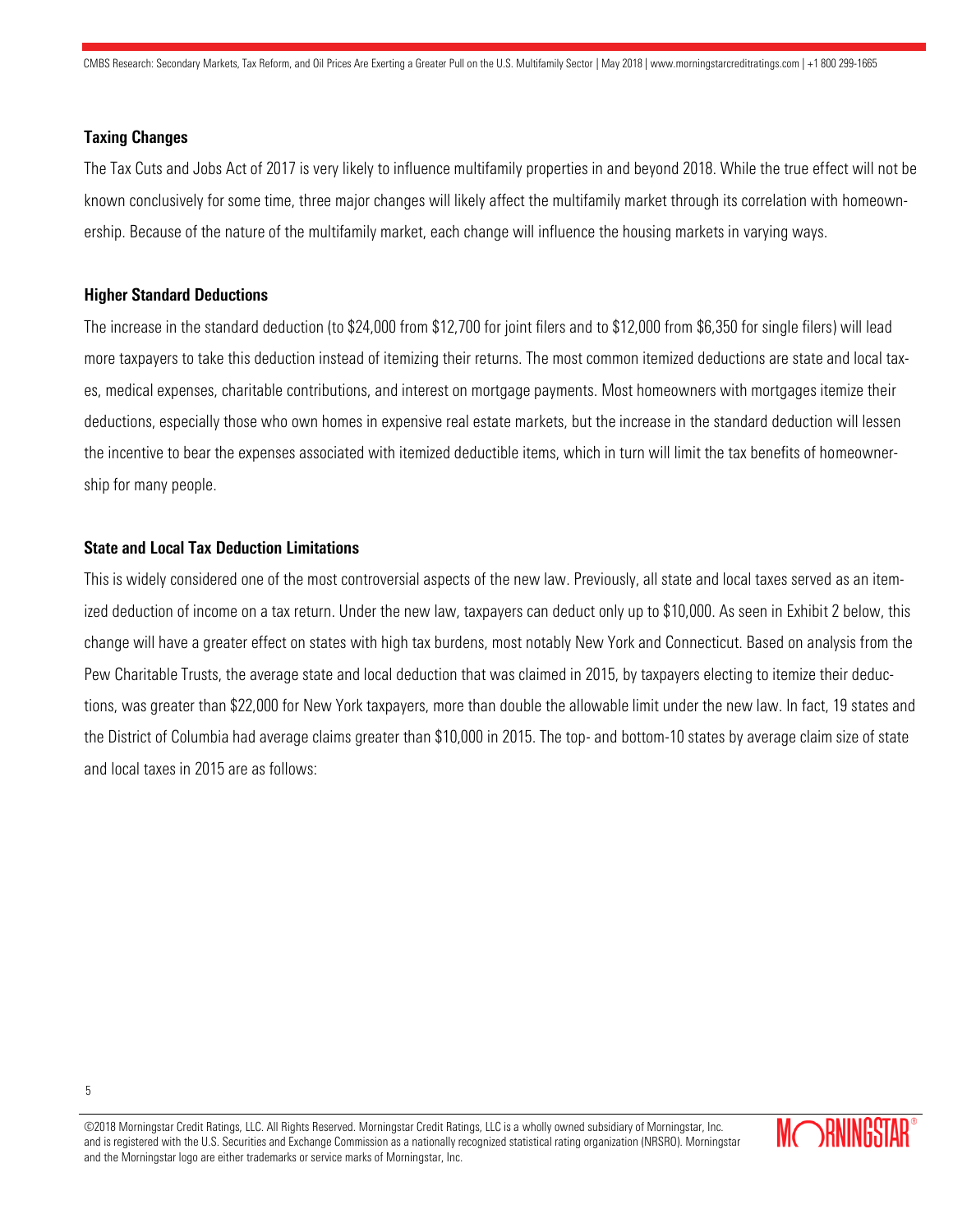| Top-10 States        | Per Claimant (\$) | Multifamily CMBS Exposure as of May 2018 (\$) | Rank |
|----------------------|-------------------|-----------------------------------------------|------|
| New York             | 22,169            | 19,864,132,349                                | 5    |
| Connecticut          | 19,665            | 2,799,376,341                                 | 27   |
| California           | 18,438            | 65,889,048,166                                | 1    |
| New Jersey           | 17,850            | 5,881,866,817                                 | 18   |
| District of Columbia | 16,443            | 861,926,480                                   | 39   |
| Massachusetts        | 15,572            | 6,020,194,197                                 | 17   |
| Minnesota            | 12,954            | 2,010,679,146                                 | 31   |
| Maryland             | 12,931            | 14,933,744,478                                | 7    |
| Oregon               | 12,617            | 3,250,024,628                                 | 24   |
| Illinois             | 12,524            | 12,732,027,175                                | 10   |
| Bottom-10 States     | Per Claimant (\$) | Multifamily CMBS Exposure as of May 2018 (\$) | Rank |
| New Mexico           | 7,091             | 1,581,020,338                                 | 34   |
| North Dakota         | 6,865             | 454,384,036                                   | 43   |
| Louisiana            | 6,742             | 1,584,541,107                                 | 34   |
| Wyoming              | 6,307             | 3,888,155,492                                 | 22   |
| Mississippi          | 6,303             | 766,314,770                                   | 40   |
| South Dakota         | 6,098             | 198,069,212                                   | 48   |
| Nevada               | 5,989             | 5,320,478,172                                 | 20   |
| Alabama              | 5,919             | 2,763,133,551                                 | 28   |
| Tennessee            | 5,612             | 5,666,209,149                                 | 19   |
| Alaska               | 4,932             | 106,819,223                                   | 51   |

# Exhibit 2 - Average State and Local Taxes Federal Deduction Per Claimant by State in 2015

Sources: The Pew Charitable Trusts and Morningstar Credit Ratings, LLC

States with high taxes may face even higher tax burdens under this new law. This will effectively erode the limited purchasing power and affordability of homeownership in these states, which potentially may result in people continuing to rent, or in more rare cases, move to a state with lower taxes.

In fact, because of the higher standard deduction, there are likely to be significantly fewer people who can take advantage of the state and local tax deduction. According to an April 2018 congressional report prepared by the Joint Committee on Taxation, the committee projects about 16.6 million taxpayers will take this deduction, down from 42.3 million taxpayers in 2017.

<sup>©2018</sup> Morningstar Credit Ratings, LLC. All Rights Reserved. Morningstar Credit Ratings, LLC is a wholly owned subsidiary of Morningstar, Inc. and is registered with the U.S. Securities and Exchange Commission as a nationally recognized statistical rating organization (NRSRO). Morningstar and the Morningstar logo are either trademarks or service marks of Morningstar, Inc.

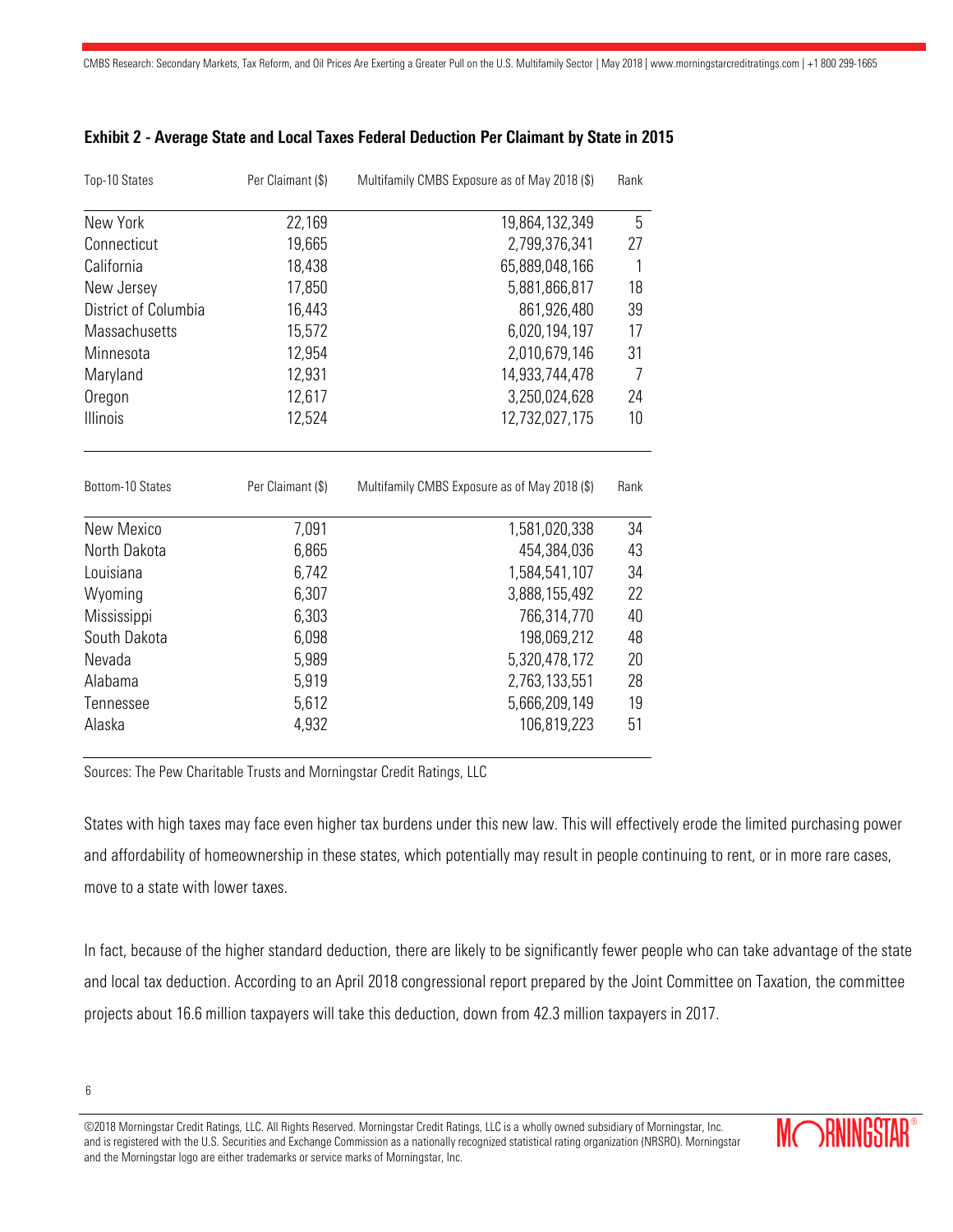#### A Lower Ceiling for Mortgage-Interest Deductions

Another significant deduction associated with homeownership is the mortgage-interest deduction, which previously allowed interest for the first \$1 million of a mortgage to be deductible. Under the new law, only the interest associated with the first \$750,000 of the mortgage balance will be deductible, although all mortgages initiated before the December 2017 law will be grandfathered into the higher limit. The regions that are most affected by the state and local tax deduction limit will also be more affected by this. According to online residential real estate website Trulia, the top five states by highest average listing price for homes, as of the week ended Aug. 23, 2017, were Hawaii, the District of Columbia, California, Massachusetts, and New York. Four of these states are in Exhibit 2 as within the top 10 most harmed by the state and local tax deduction limit.

According to the previously mentioned congressional report, the committee estimates that only about 13.8 million taxpayers will claim the mortgage-interest deduction in 2018, down from 32.3 million in 2017. Again, this is primarily a result of the increased standard deduction, which eliminates the benefit of taking the deduction for taxpayers who don't have itemized deductions that exceed the threshold.

These three significant attributes of the new tax law will limit certain tax benefits that are inherent with homeownership for large portions of the country, primarily in areas with high home values and high state and local taxes. As homeownership becomes less affordable in these markets, multifamily demand should experience a significant boost.

# An Oil Price Revival

After reaching a low point in 2016, oil prices are on the rise again and demand for oil is increasing. However, because oil companies are relying less on human labor, occupancy in multifamily housing in oil industry-dependent areas will not suddenly skyrocket. As a result, job growth in the oil industry needs to stabilize, and multifamily demand will gradually grow as a result, especially near physical rig locations, refineries, and exploration and production sites. Once oil reaches a sustainably higher price, ancillary industries such as banking, private equity, and research firms will return to oil-dependent markets, adding to the multifamily demand.

As depicted in Exhibit 3, the average weekly rotary rig count by Baker Hughes, a benchmark used by economists to forecast the growth in the oil industry, over the six-year period beginning in 2013, reached a low point in 2016. However, from then on, the average weekly rig count has climbed along with oil prices. It is worth noting that Exhibit 3 is for land drilling and not offshore drilling. According to the financial analysis site briefing.com, the international offshore rig count for April 2018 was at 194, up from March 2018 at 185. Exhibit 4

<sup>©2018</sup> Morningstar Credit Ratings, LLC. All Rights Reserved. Morningstar Credit Ratings, LLC is a wholly owned subsidiary of Morningstar, Inc. and is registered with the U.S. Securities and Exchange Commission as a nationally recognized statistical rating organization (NRSRO). Morningstar and the Morningstar logo are either trademarks or service marks of Morningstar, Inc.

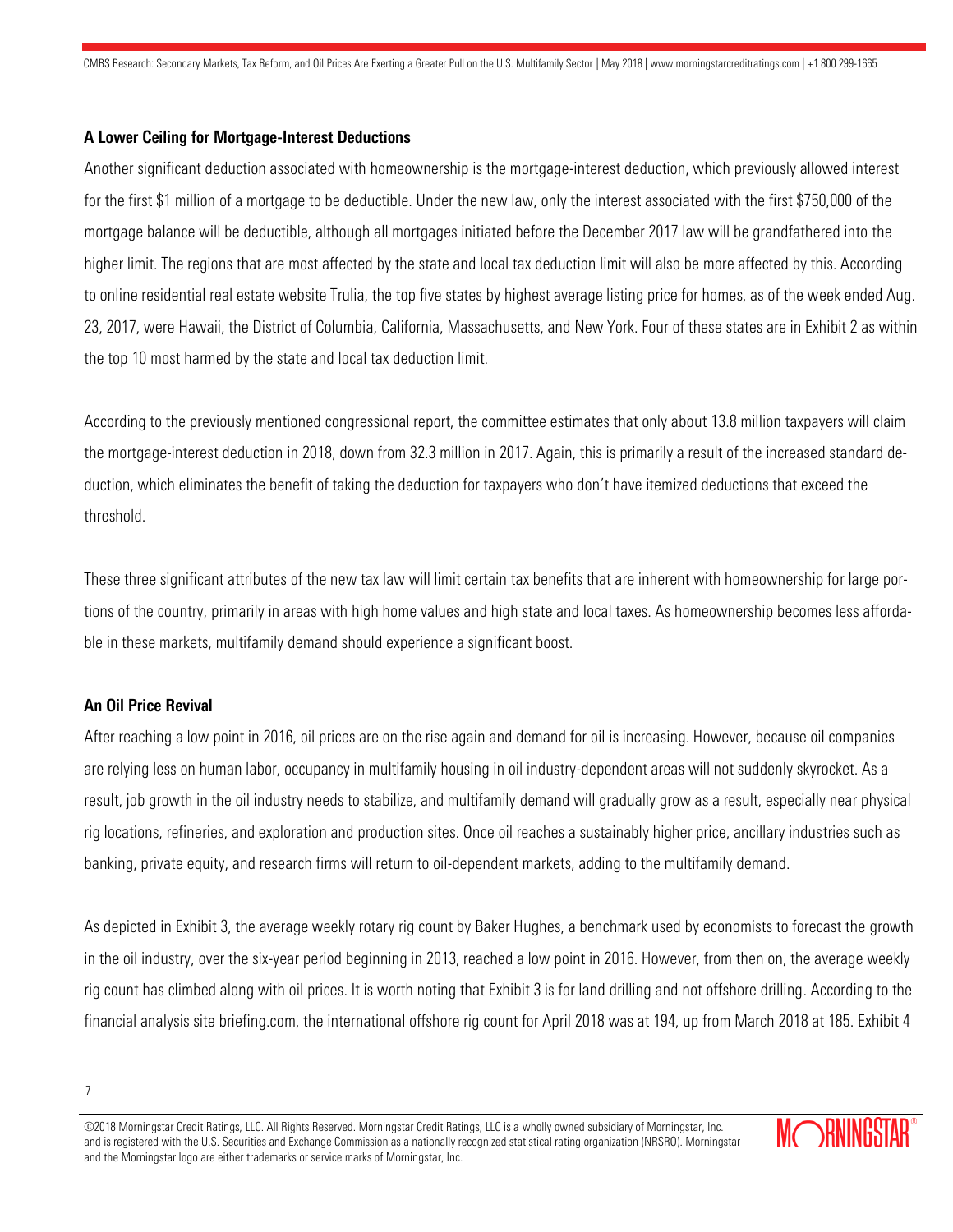shows an uptick in the average price of the West Texas Intermediate crude oil benchmark between 2016 and 2017. As of May 2018, WTI was trading over \$70 per barrel.



# Exhibit 3

Source: Baker Hughes

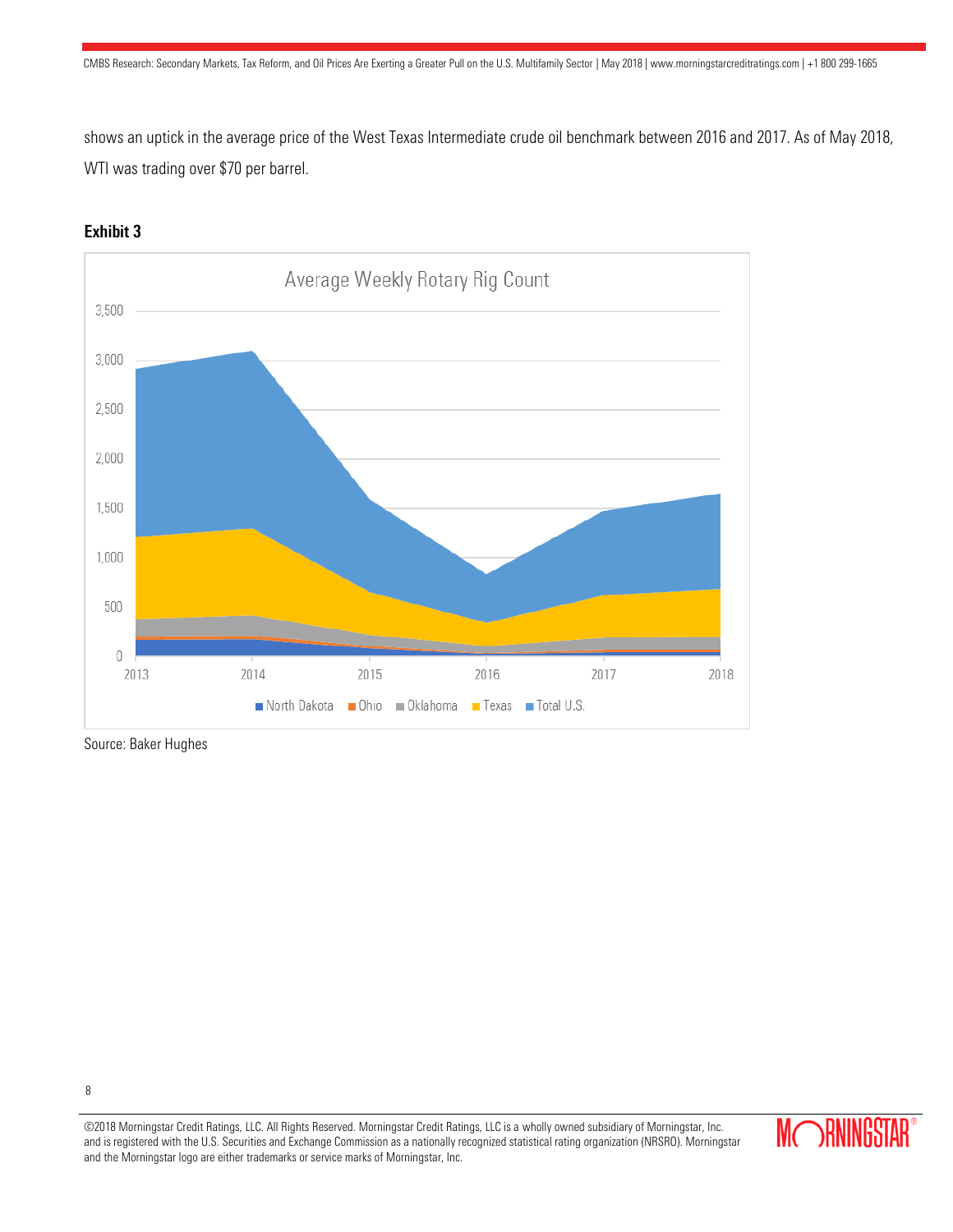CMBS Research: Secondary Markets, Tax Reform, and Oil Prices Are Exerting a Greater Pull on the U.S. Multifamily Sector | May 2018 | www.morningstarcreditratings.com | +1 800 299-1665





Source: Baker Hughes

Perhaps the best example of how oil prices have affected multifamily supply and demand is Houston, which has a heavy concentration of jobs in the oil sector and experienced a significant boom in multifamily construction in the years leading up to the drop in oil prices. However, there is employment diversity in Houston's economy. In fact, the Texas Medical Center is a large demand driver for multifamily housing in the area by employing more than 106,000 people, having over 40 member institutions, and handling 8 million patient visits per year. Supply and demand in the Houston apartment market was steady leading into 2014 and 2015, but as oil prices began to decline, demand fell, while supply remained high. According to CoStar Portfolio Strategy reports, this imbalance resulted in a large increase in vacancy rates, peaking at 11% in 2016, and a drop in annual rent, which decreased 1.3% between 2015 and 2016.

Recovery in Houston has been slow mostly because oil companies have been reducing head count; adopting new technologies that can automate labor and knowledge gathering, such as large-scale data analysis and seismic testing of suspected sites using wireless technology; and postponing major operations, like offshore drilling, to become more efficient and profitable in the new landscape. This results in less demand for human labor as the companies return to normal operations, keeping demand for multifamily housing in the area moderate.

<sup>©2018</sup> Morningstar Credit Ratings, LLC. All Rights Reserved. Morningstar Credit Ratings, LLC is a wholly owned subsidiary of Morningstar, Inc. and is registered with the U.S. Securities and Exchange Commission as a nationally recognized statistical rating organization (NRSRO). Morningstar and the Morningstar logo are either trademarks or service marks of Morningstar, Inc.



<sup>9</sup>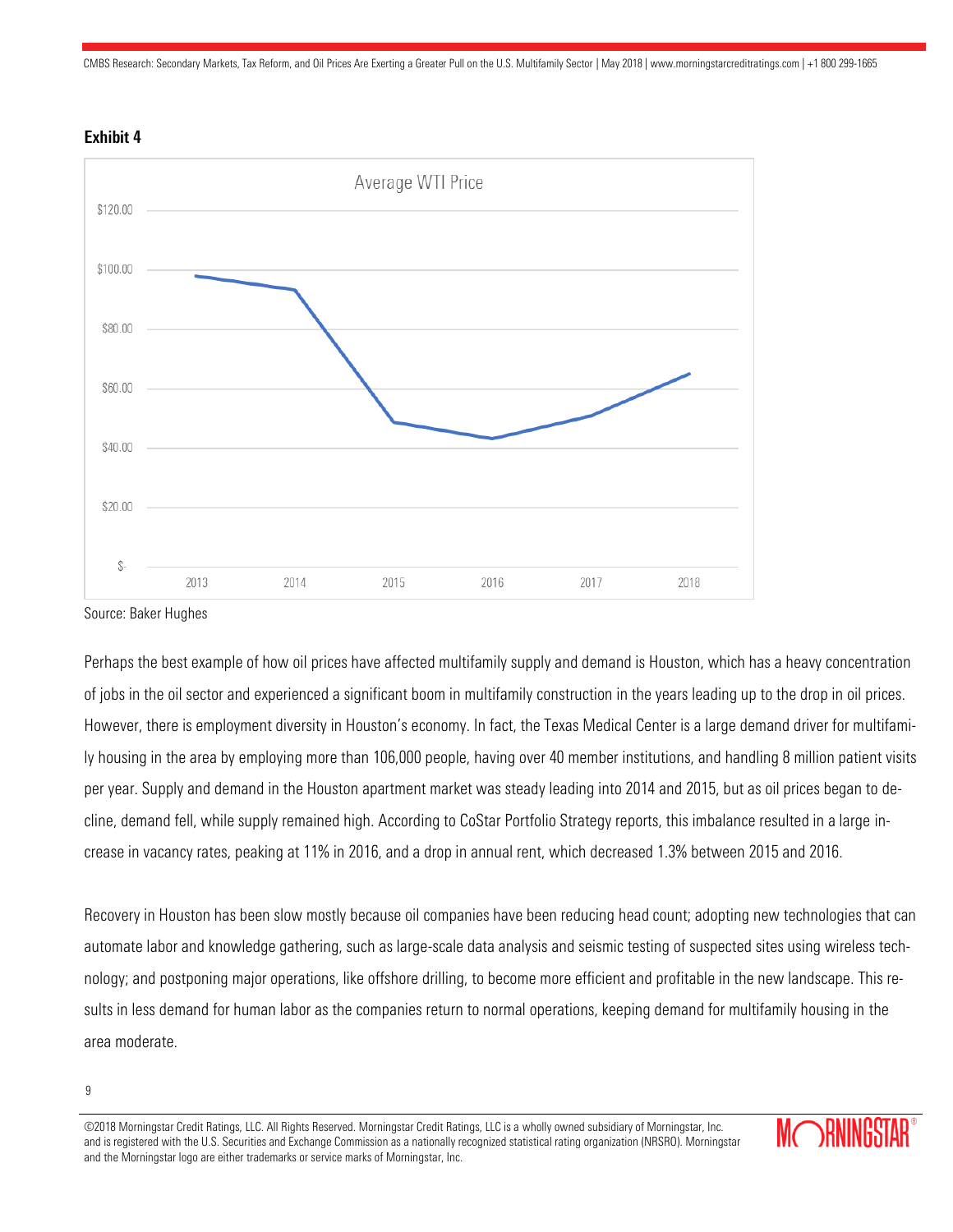Even though job growth in the oil industry needs time to stabilize, the Houston metro area has shown some improvement as oil prices recover and other industries post job growth. In fact, according to the Bureau of Labor Statistics, only one industry, Information, showed a decline in employment, dropping 1.9% in January from a year ago. CoStar Portfolio Strategy reports show Houston's vacancy rate decreased to 10.3% by first-quarter 2018 from the 11.1% peak in first-quarter 2017. Meanwhile, rent growth over the last 12 months has reached 3.5% for first-quarter 2018, per CoStar Portfolio Strategy reports, and we expect it to continue as long as oil remains at sustainably high prices.

Exhibit 5 shows the multifamily CMBS exposure by vintage, based on balances as of May 2018, on properties within the metropolitan statistical areas of the four states we deem most affected by oil prices. Beginning in 2013, each vintage still has an outstanding balance of greater than \$2.00 billion of multifamily properties that are in areas that had heavy oil drilling activities during the oil boom and are at risk because of the decline in drilling activity in recent years. CMBS loans on North Dakota apartments have been nonexistent since 2014, whereas Texas still has the most issuance activity out of all four states since 2010.

|       | <b>States</b>  |             |             |              |                |
|-------|----------------|-------------|-------------|--------------|----------------|
| Year  | Texas          | Oklahoma    | 0hio        | North Dakota | Total          |
| 2010  | 189,764,701    | 12,602,174  | 18,299,745  |              | 220,666,620    |
| 2011  | 426,891,416    | 28,212,475  | 27,009,601  |              | 482,113,492    |
| 2012  | 980,527,487    | 183,427,008 | 15,733,518  |              | 1,179,688,013  |
| 2013  | 2,125,113,129  | 29,615,148  | 113,034,765 | 40,674,531   | 2,308,437,573  |
| 2014  | 1,886,824,036  | 103,698,250 | 165,801,194 | 98,622,592   | 2,254,946,072  |
| 2015  | 5,120,312,610  | 59,276,718  | 126,288,412 |              | 5,305,877,740  |
| 2016  | 2,870,991,054  | 214,789,484 | 78,903,362  |              | 3,164,683,900  |
| 2017  | 4,116,118,849  | 167,119,495 | 12,628,814  |              | 4,295,867,158  |
| 2018  | 496, 132, 195  | 68,688,338  | 77,615,795  |              | 642,436,328    |
| Total | 18,212,675,477 | 867,429,090 | 635,315,206 | 139,297,123  | 19,854,716,896 |

### Exhibit 5 - Multifamily CMBS Exposure by State in Affected MSAs as of May 2018 (\$)

Note: Affected MSAs within Texas are Amarillo, Corpus Christi, Houston, Jacksonville, Kingsville, Laredo, Longview, Lufkin, Midland, Nacogdoches, Odessa, Palestine, San Angelo, San Antonio, Texarkana, and Tyler; affected MSAs within Ohio are Akron, Steubenville-Weirton, and Zanesville; affected MSAs within North Dakota are Dickinson and Williston; and affected MSAs within Oklahoma are Duncan, Durant, Guymon, Lawton, and Oklahoma City.

Notable excluded MSAs include Austin; Dallas-Fort-Worth; El Paso, Texas; Cincinnati; Cleveland; Columbus, Ohio; Fargo, North Dakota; and Tulsa, Oklahoma.

Source: Morningstar Credit Ratings, LLC

10